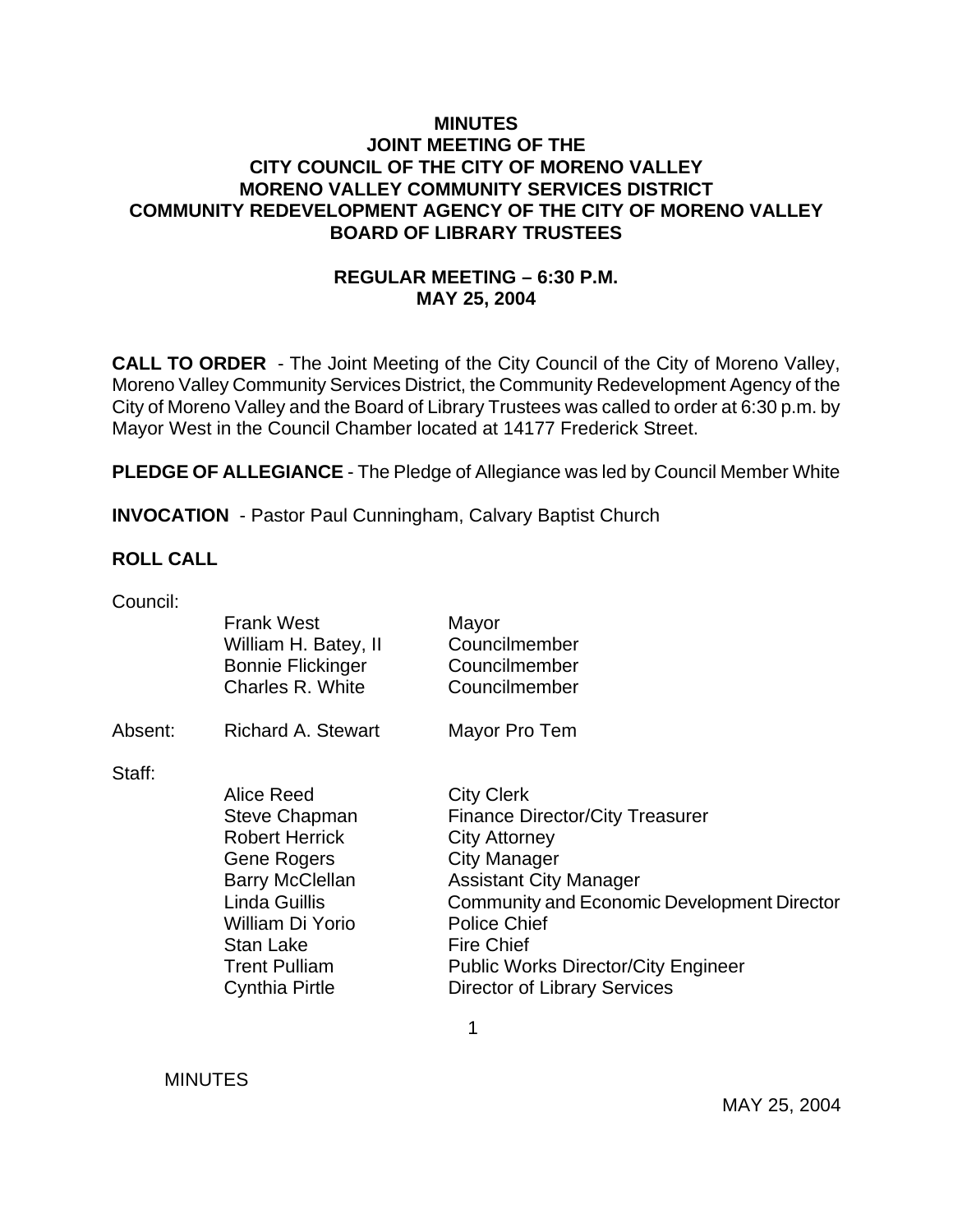| George Price | Parks and Recreation Director |
|--------------|-------------------------------|
|--------------|-------------------------------|

Denese Wilson **Human Resources Director** Betsy Adams **Administrative Services Director** 

### **JOINT CONSENT CALENDARS (SECTIONS A-D) OF THE CITY COUNCIL OF THE CITY OF MORENO VALLEY, MORENO VALLEY COMMUNITY SERVICES DISTRICT, COMMUNITY REDEVELOPMENT AGENCY OF THE CITY OF MORENO VALLEY AND THE BOARD OF LIBRARY TRUSTEES**

Mayor West opened the agenda items for the Consent Calendars for public comments; there being none, public comments were closed.

Council Member Batey made a motion, seconded by Council Member Flickinger to approve the Consent Calendars in their entireties. Motion carried 4-0-1, Council Member White abstaining on item A2. and Mayor Pro Tem Stewart absent. Roll call vote.

# **A. CONSENT CALENDAR** - **CITY COUNCIL**

- A1. ORDINANCES FIRST READING BY TITLE ONLY Waived reading of all Ordinance Introductions and read by title only.
- A2. MINUTES SPECIAL MEETING OF APRIL 20, 2004 Approved as submitted.
- A3. MINUTES REGULAR MEETING OF MAY 11, 2004 Approved as submitted.
- A4. AUTHORIZATION TO CONDUCT A FULL STREET CLOSURE OF OLIVER STREET, BETWEEN IRIS AVENUE AND JOHN F. KENNEDY DRIVE, FROM JUNE 18, 2004 TO JULY 6, 2004 - SUBDIVIDER - GREYSTONE **HOMES**  Authorized the following full street closure in conjunction with the construction of Tract 29732: Oliver Street, between Iris Avenue and John F. Kennedy Drive, from June 18, 2004 to July 6, 2004.
- A5. FINAL MAP 28568 ACCEPT LANDSCAPE & IRRIGATION IMPROVEMENTS INTO THE MORENO VALLEY COMMUNITY SERVICES DISTRICT LANDSCAPE MAINTENANCE ZONE E-4 AND REDUCE FAITHFUL PERFORMANCE BOND FOR LANDSCAPE & IRRIGATION IMPROVEMENTS - NORTH SIDE OF JOHN F. KENNEDY DRIVE, EAST OF

**MINUTES**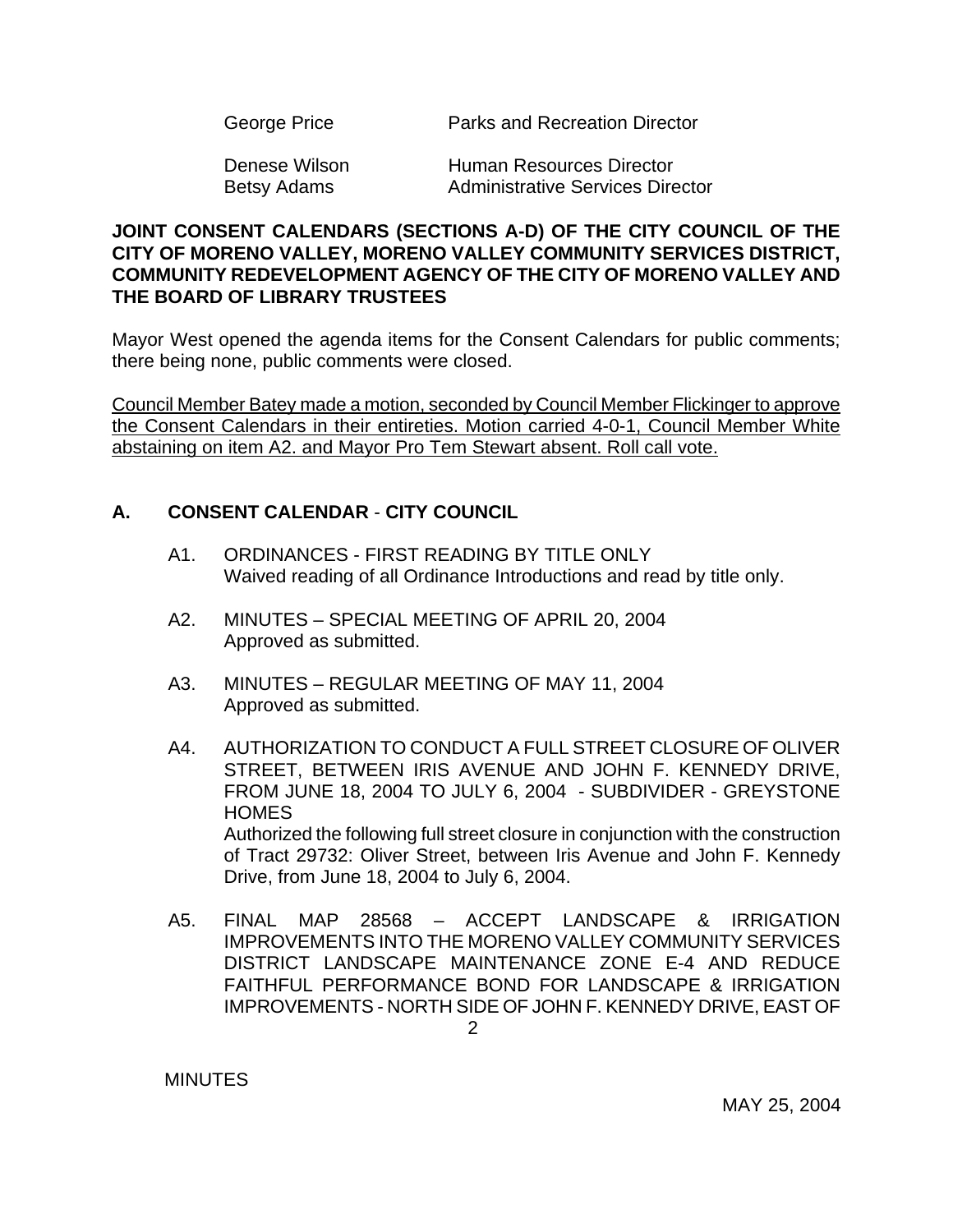MORENO BEACH DRIVE - SUBDIVIDER - RYLAND HOMES OF CALIFORNIA, INC.

 Accepted landscape & irrigation improvements for Final Map 28568 into the Moreno Valley Community Services District Landscape Maintenance Zone E-4; approved a 90% reduction to the Landscape & Irrigation Faithful Performance Bond; and instructed the City Engineer to prepare a 90% reduction letter reducing the Landscape & Irrigation Faithful Performance Bond.

- A6. APPROVAL OF GRANT APPLICATION SUBMITTAL FOR THE BICYCLE AND PEDESTRIAN FACILITIES PROGRAM, SENATE BILL 821 (SB 821) Approved the submittal of the grant application for the Bicycle and Pedestrian Facilities Program.
- A7. LEAGUE OF CALIFORNIA CITIES AND CALIFORNIA STATE ASSOCIATION OF COUNTIES (CSAC) JOINT POLICY RESOLUTION Adopted Resolution No. 2004-34 supporting a joint League/CSAC Policy Statement to decrease impacts on public health and safety resulting from wildland urban interface fires.

Resolution No. 2004-34

 A Resolution of the City Council of the City of Moreno Valley, Supporting a Joint League/CSAC Policy Statement to Decrease Impacts on Public Health and Safety Resulting from Wildland Urban Interface Fires

- A8. APPROVAL OF FINAL MAP 27523-2 SINGLE FAMILY RESIDENTIAL PROJECT, AND ACCEPT BONDS & AGREEMENT FOR PUBLIC RIGHT-OF-WAY IMPROVEMENTS SOUTH SIDE OF BRODIAEA AVENUE BETWEEN MORENO BEACH DRIVE AND WILMOT STREET – SUBDIVIDER - MORENO VALLEY CACTUS RANCH, LLC Approved Final Map 27523-2, authorized the City Clerk to sign the map and transmit said map to the County Recorder's Office for recordation; accepted the bonds and Agreement for Public Improvements; authorized the Mayor to execute the agreement; and directed the City Clerk to forward the signed agreement to the County Recorder's Office for recordation.
- A9. APPROVAL OF QUARTERLY INVESTMENT REPORT QUARTER ENDED MARCH 31, 2004 Approved and accepted the quarterly investment report, in compliance with California Government Code Section 53646.

**MINUTES**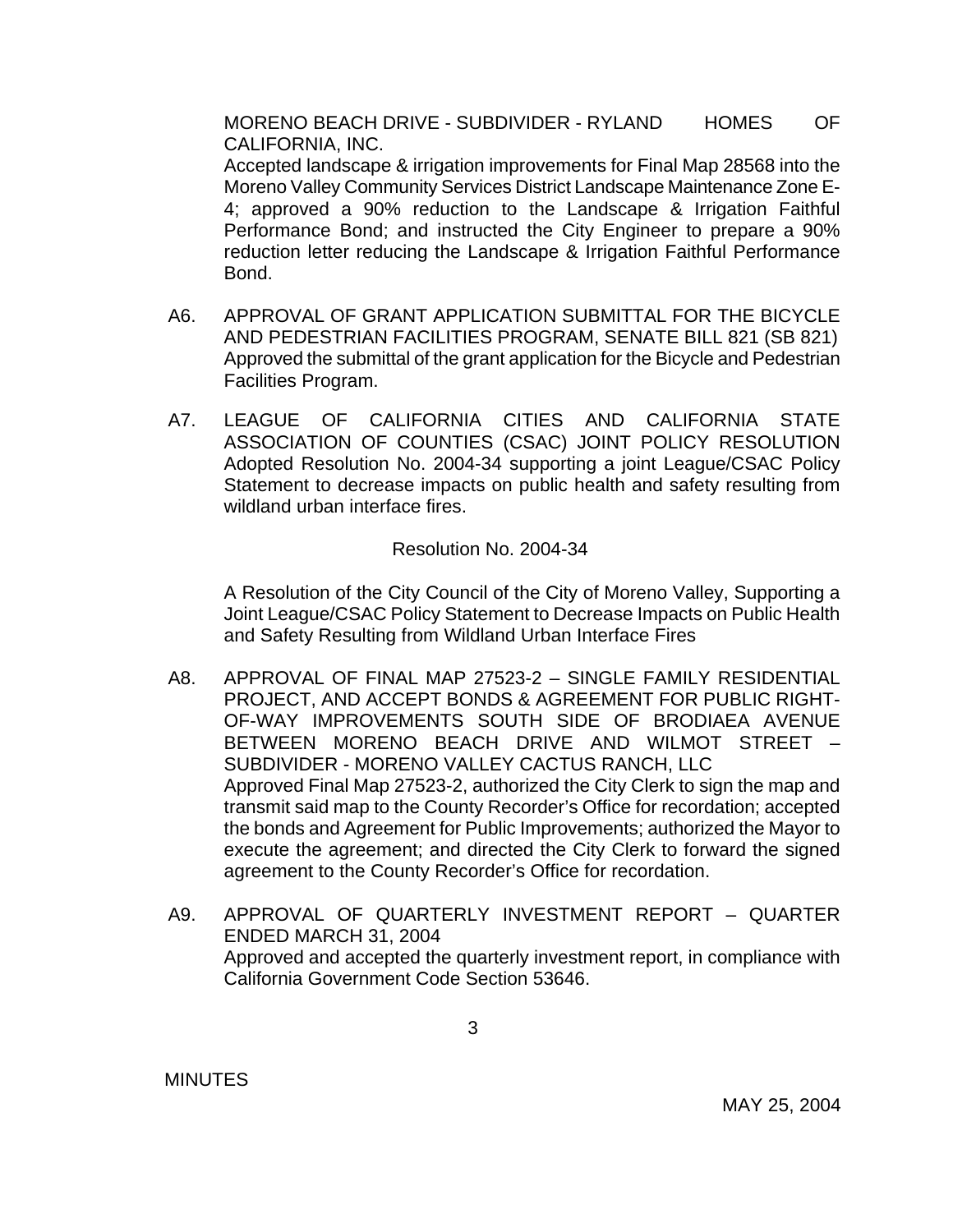A10. PARCEL MAP 20995 – EXONERATE TRAFFIC SIGNAL MITIGATION PAYMENT BOND AND APPROVE A PARTIAL REDUCTION OF THE PUBLIC IMPROVEMENT FAITHFUL PERFORMANCE AND MATERIAL & LABOR BONDS, SOUTHEAST CORNER OF ALESSANDRO BOULEVARD AND ELSWORTH STREET, SUBDIVIDER – NEWHOPE PROPERTIES III, CGP Approved an exoneration of the Traffic Signal Mitigation Payment Bond for Parcel Map 20995; approved a \$131,000 reduction to the Faithful Performance and Material & Labor Bonds for Parcel Map 20995; and

authorized the City Engineer to exonerate the Traffic Signal Mitigation Payment Bond and reduce the Faithful Performance and Material & Labor Bonds by \$131,000 for Parcel Map 20995.

A11. Agreement to Accept Letter of Credit to Guarantee Completion of the Multi-Use Trail Improvements Within Tract 30232 (No staff report provided) Accepted the Letter of Credit from Ryland Homes for Granada Tract 30232 for the completion of the equestrian trail associated with this project.

## **B. CONSENT CALENDAR** - **COMMUNITY SERVICES DISTRICT**

- B1. ORDINANCES FIRST READING BY TITLE ONLY Waived reading of all Ordinance Introductions and read by title only.
- B2. MINUTES REGULAR MEETING OF MAY 11, 2004 Approved as submitted.
- B3. ACCEPTANCE OF ONE-TIME GRANT FUNDING CHILD CARE GRANT Authorized the acceptance of one-time grant funding in the amount of \$3,482 from the California Department of Education, Child Development Division. The purpose of these grant monies is to improve the quality and availability of child care and to allow the contractor flexibility in the expenditure of the funds for one-time only items that primarily benefit the school age child care services program and adopted Resolution No. CSD 2004-04 certifying the approval of the governing board to enter into this transaction with the California Department of Education and authorized the designated personnel, as shown on the resolution, to sign contract documents for FY 2003/2004 and FY 2004/2005

Resolution No. CSD 2004-04

A Resolution of the Moreno Valley Community Services District of the City of

**MINUTES**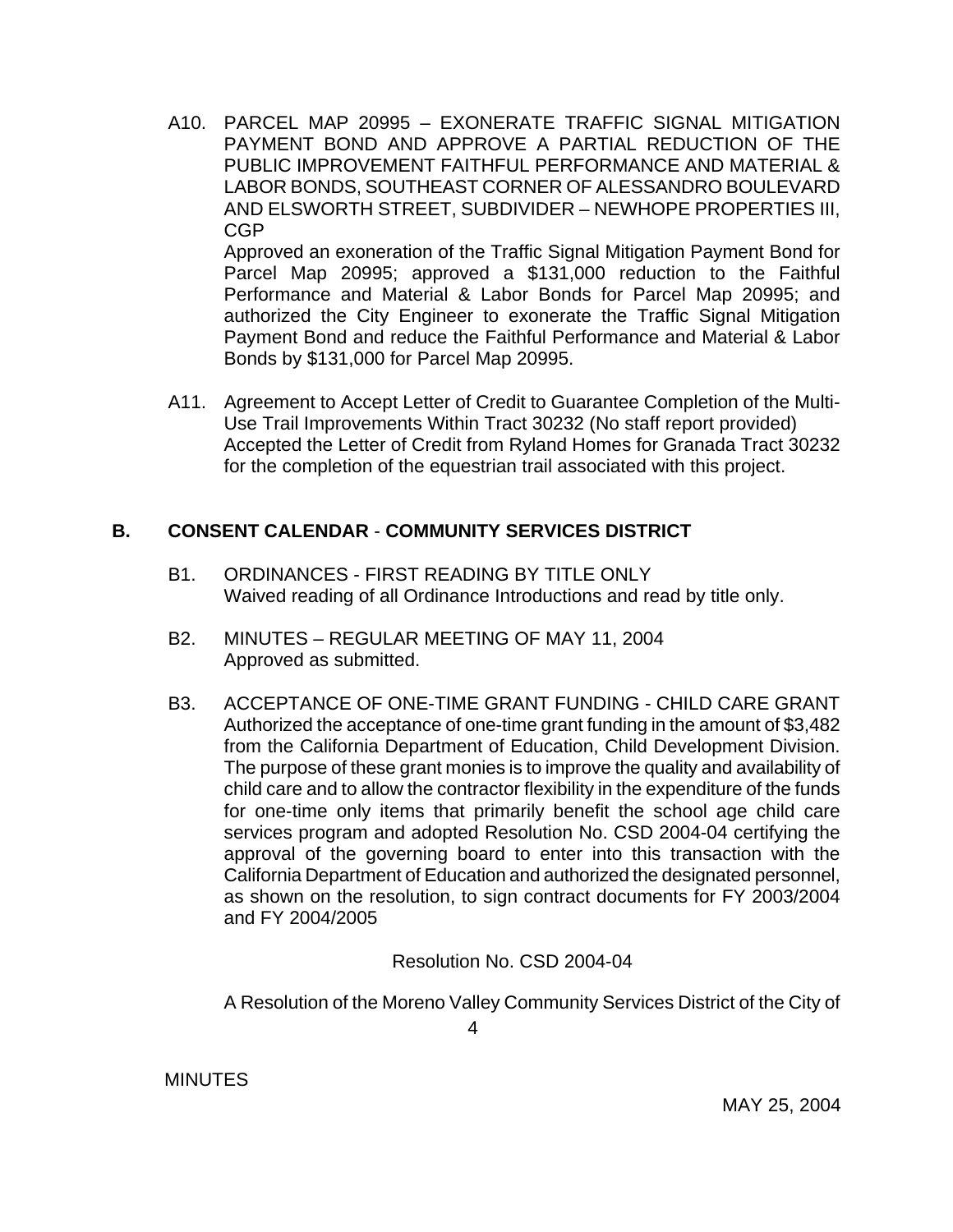Moreno Valley, California, Acting in its Capacity as the Board of Directors of the Moreno Valley Community Services District Board to Enter into a Transaction with the California Department of Education for the Purpose of One-Time Expenditures that Primarily Benefit the School-Age Child Care Services Program and to Authorize Designated Personnel to Sign Contract Documents for FY 2003/2004 and 2004/2005

B4. FORMALLY NAME THE PARK LOCATED AT 14875 CALIENTE DRIVE "CELEBRATION PARK" Adopted the name as recommended and submitted by the Parks and Recreation Advisory Committee for the park located at 14875 Caliente Drive as "Celebration Park".

#### **C. CONSENT CALENDAR** - **COMMUNITY REDEVELOPMENT AGENCY**

- C1. ORDINANCES FIRST READING BY TITLE ONLY Waived reading of all Ordinance Introductions and read by title only.
- C2. MINUTES REGULAR MEETING OF MAY 11, 2004 Approved as submitted.

#### **D. CONSENT CALENDAR** - **BOARD OF LIBRARY TRUSTEES**

- D1. ORDINANCES FIRST READING BY TITLE ONLY Waived reading of all Ordinance Introductions and read by title only
- D2. MINUTES REGULAR MEETING OF MAY 11, 2004 Approved as submitted.

#### **E. PUBLIC HEARINGS**

 E1. PUBLIC COMMENTS ON THE FY 04/05 PROPOSED BUDGET AND CONTINUED BUDGET REVIEW

 Mayor West opened the public testimony portion of the public hearing. Public testimony was received from Daryl Terrell; Pete Bleckert; Arthur Murray; Marcia Amino; and Priscilla Banks.

**MINUTES**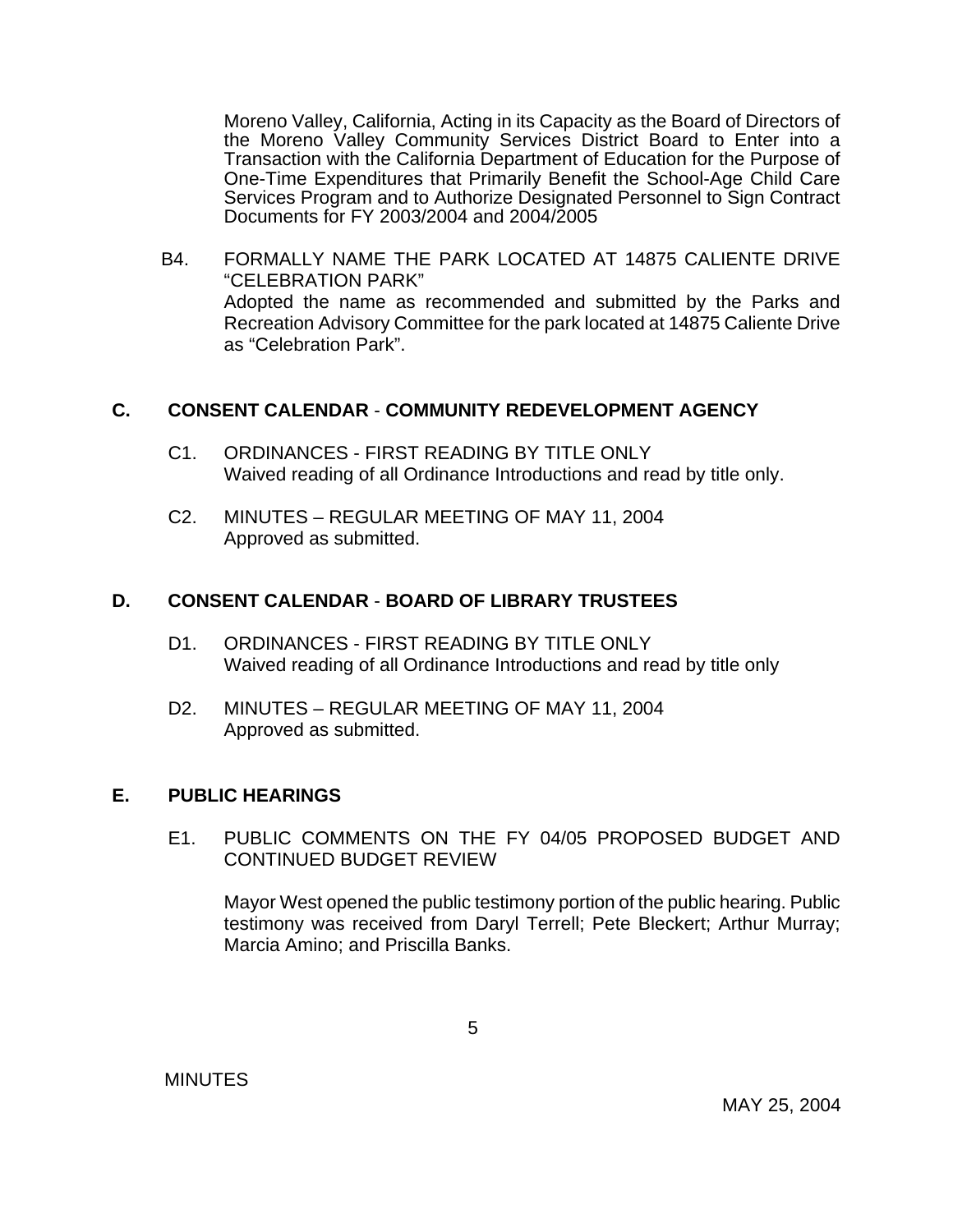### **F. ITEMS REMOVED FROM CONSENT CALENDARS FOR DISCUSSION OR SEPARATE ACTION - NONE**

- **G. REPORTS**
	- G1. CERTIFICATION OF INITIATIVE MEASURE REGULATING MANAGEMENT OF THE CITY'S MUNICIPAL ELECTRIC UTILITY INCLUDING PROHIBITING USE OF CITY GENERAL FUNDS FOR ITS SUPPORT; MANDATING LEVELS OF FINANCIAL RESERVES; PROHIBITING USE OF ELECTRIC UTILITY RESERVES FOR ANY PURPOSE OTHER THAN THE ELECTRIC UTILITY; ESTABLISHING LOAD RESOURCE REQUIREMENTS; ESTABLISHING LIMITS ON ELECTRIC RATES; REQUIRING UNIFORM ELECTRIC RATES FOR ALL CUSTOMERS IN A RATE GROUP; AND REQUIRING UTILITY WORK BE DONE BY QUALIFIED EMPLOYEES PAID AT PREVAILING WAGE

Mayor West opened the agenda item for public comments. Public comments were received from Pete Bleckert; Robert Burks; and Daryl Terrell.

 Council Member Batey made a motion, seconded by Council Member White to approve Alternative "C" - **C.** Order a report on the effect of any or all of the following, said report to be submitted to the City Council within 30 days, after which time the City Council shall either adopt the ordinance or order the ordinance to be submitted to the voters at the November 2, 2004 election: **1.** Its fiscal impact; 2. Its effect on the internal consistency of the City's general and specific plans, including the housing element, the consistency between planning and zoning, and the limitations on city actions under §65008 of the Government Code and Chapters 4.2 (commencing with §65913) and 4.3 (commencing with §65915) of Division 1 of Title 7 of the Government Code; **3**. Its effect on the use of land, the impact on the availability and location of housing, and the ability of the City to meet its regional housing needs; **4**.Its impact on funding for infrastructure of all types, including, but not limited to, transportation, schools, parks, and open space. The report may also discuss whether the measure would be likely to result in increased infrastructure costs or savings, including the costs of infrastructure maintenance, to current residents and businesses; **5.** Its impact on the community's ability to attract and retain business and employment; **6.** Its impact on the uses of vacant parcels of land; **7.** Its impact on agricultural lands, open spaces, traffic congestion, existing business districts, and developed areas designated for revitalization; and **8.** Further analysis on whether the measure would prohibit the utility from repaying the loan made from the General Fund. Motion carried 4-0-1, Mayor Pro Tem Stewart absent. Roll call vote.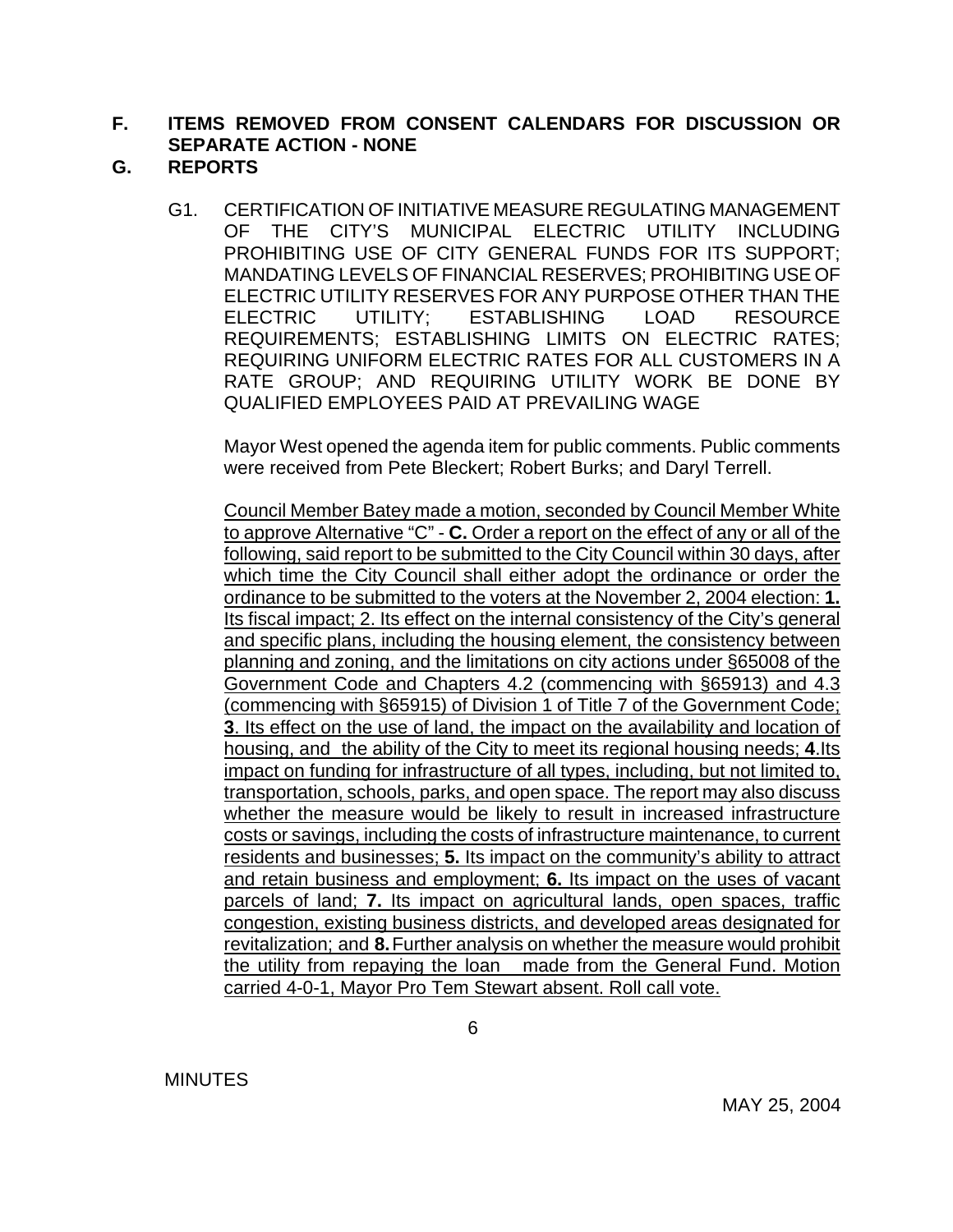G2. REPORT TO CONSIDER PUBLIC COMMENTS REGARDING MORENO VALLEY COMMUNITY SERVICES DISTRICT PROPOSED 2004/2005 ANNUAL CHARGES

 President West opened the agenda item for public comments; there being none, public comments were closed.

 Board Member White made a motion, seconded by Board Member Batey to receive and file. Motion carried 4-0-1, Vice-President Stewart absent. Roll call vote.

G3. DISCUSSION AND RECOMMENDATIONS REGARDING THE CENTERPOINTE AREA ALONG ALESSANDRO BOULEVARD (approximately between Elsworth Street and Heacock Street)

 Mayor West opened the agenda item for public comments; there being none, public comments were closed.

 Council Member White made a motion, seconded by Council Member Batey to approve "Alternative A" as well as second sentence of "Alternative B". Motion carried 4-0-1, Mayor Pro Tem Stewart absent. Roll call vote.

 G4. DEVELOPMENT SERVICES BUDGET ADJUSTMENT AND AUTHORIZATION TO HIRE PRINCIPAL PLANNER

 Mayor West opened the agenda item for public comments; there being none, public comments were closed.

 Council Member White made a motion, seconded by Council Member Batey to approve the addition of the Principal Planner to the City's position control roster; appropriate \$10,000, the cost of the position and related facility and support services for the remainder of FY 2003-2004 with the understanding that the position and full year appropriations will be included in the FY 2004- 05 budget; authorize the City Manager to execute the City's standard Executive Management Agreement between the City and the individual selected to fill the position; and approve the Project Management Agreement, **as amended,** with Highland Fairview Communities LLC to provide funding for the new position. Motion carried 4-0-1, Mayor Pro Tem Stewart absent Roll call vote.

G5. LEGISLATIVE UPDATE

7

**MINUTES**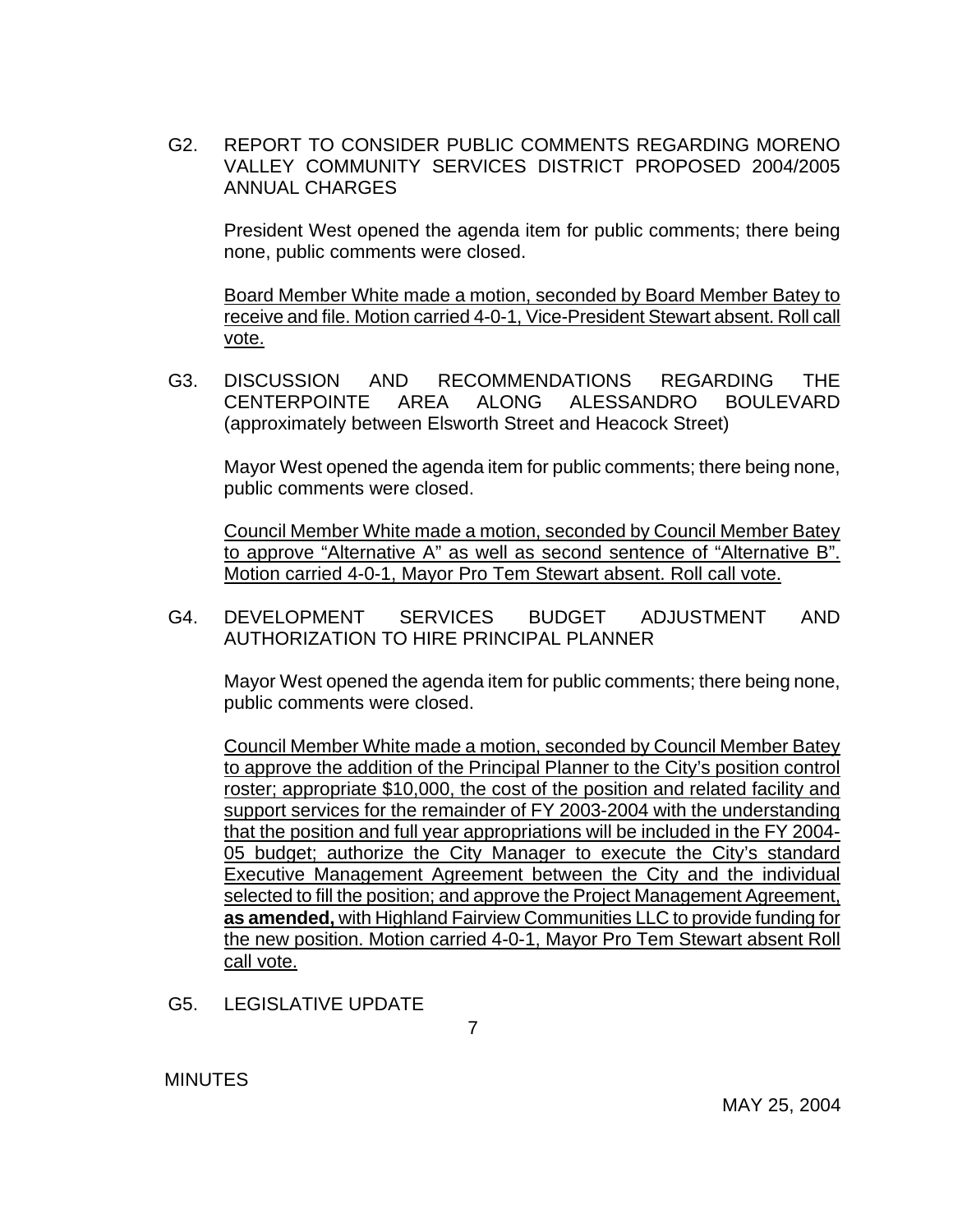Mayor West opened the agenda item for public comments; there being none, public comments were closed.

Council Member White made a motion, seconded by Mayor Pro Tem West to continue the item to the Council meeting of June 8, 2004. Motion carried unanimously, Mayor Pro Tem Stewart absent.

- G6. CITY MANAGER'S REPORT None given
- G7. REPORT ON RIVERSIDE COUNTY HABITAT CONSERVATION AGENCY ACTIVITIES BY COUNCIL MEMBER BATEY

#### **H. LEGISLATIVE ACTIONS**

ORDINANCES - 1ST READING AND INTRODUCTION - NONE

ORDINANCES - 2ND READING AND ADOPTION

H1. ADOPT ORDINANCE NO. 665, AN ORDINANCE OF THE CITY COUNCIL OF THE CITY OF MORENO VALLEY, CALIFORNIA, REPEALING ORDINANCE 498 AND ENACTING A NEW CHAPTER 8.10 TO THE MORENO VALLEY MUNICIPAL CODE, REGARDING STORM WATER AND URBAN RUNOFF POLLUTION PREVENTION CONTROL (RECEIVED FIRST READING AND INTRODUCTION MAY 11, 2004 ON A 5-0 VOTE)

 Mayor West opened the agenda item for public comments; there being none, public comments were closed.

 Council Member White made a motion, seconded by Council Member Flickinger to adopt Ordinance No. 665. Motion carried 4-0-1, Mayor Pro Tem Stewart absent. Roll call vote.

Ordinance No. 665

 An Ordinance of the City Council of the City of Moreno Valley, California Repealing Ordinance 498 and Enacting a New Chapter 8.10 to the Moreno Valley Municipal Code, Regarding Storm Water and Urban Runoff Pollution Prevention Control

ORDINANCES - URGENCY ORDINANCES – NONE

8

**MINUTES**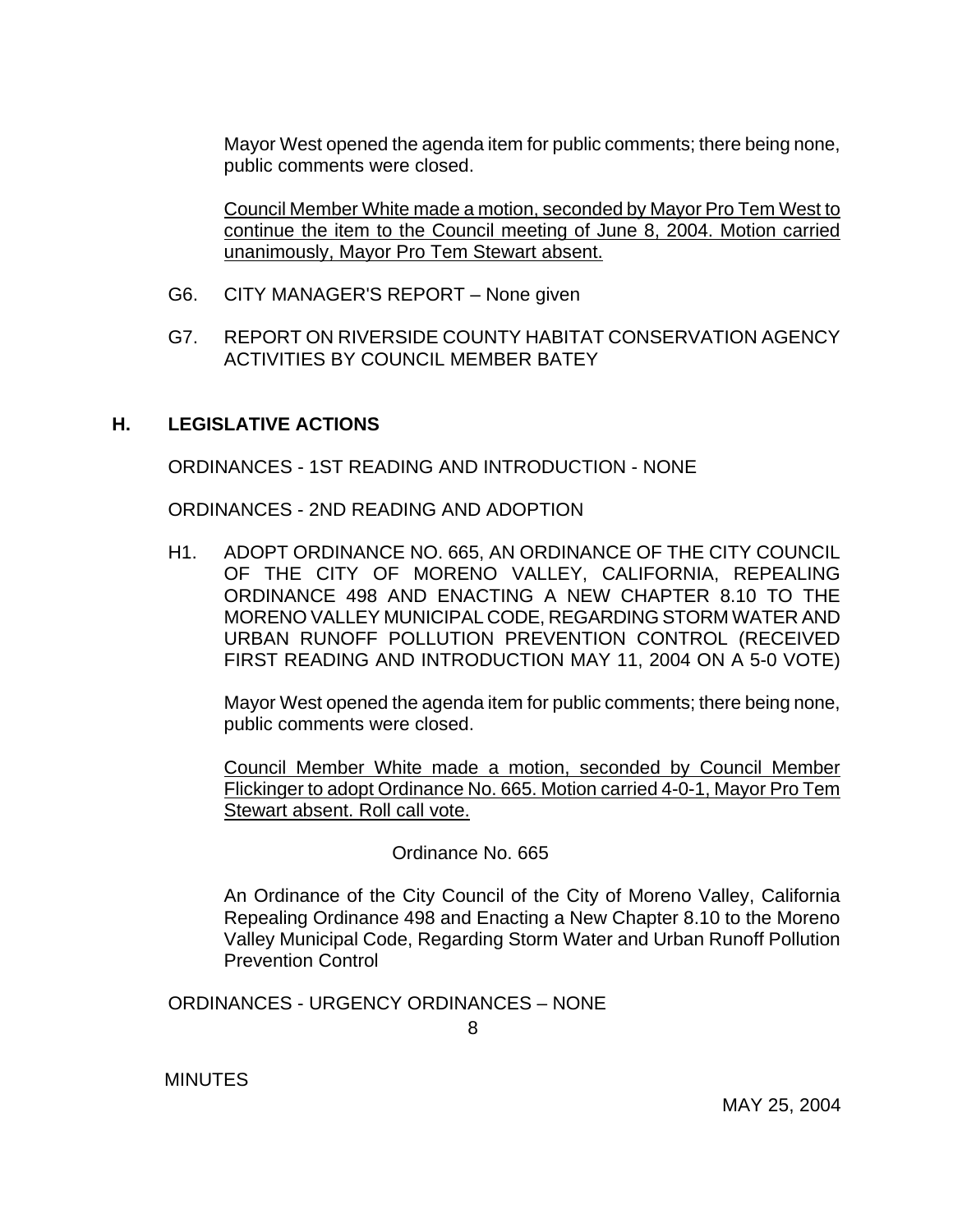## RESOLUTIONS – NONE

## PUBLIC COMMENTS **ON ANY SUBJECT NOT ON THE AGENDA** UNDER THE JURISDICTION OF THE CITY COUNCIL ARE AS FOLLOWS:

#### Daryl Terrell – Address matter of record

- 1) Rebirth of Moreno Valley Mall
- 2) Mall police services

#### Pete Bleckert – Address matter of record

- 1) Southern California Edison Company
- 2) Sempra Energy

### **CLOSING COMMENTS AND/OR REPORTS OF THE CITY COUNCIL, COMMUNITY SERVICES DISTRICT, OR COMMUNITY REDEVELOPMENT AGENCY**

#### Council Member White

- 1) Referenced article in the Los Angeles Times dated May 24, 2004, "Edison Scam Was Broader Than Disclosed" written by staff writer Elizabeth Douglass and article in the Sacramento Bee dated May 16, 2004, entitled "Big Three Utilities Seek to Quash Cities' Power Play" was written by Chris Bowman – both articles are available on-line or he can provide the public with copies
- 2) Attended the "Student of the Year" awards at Val Verde High School along with Council Member Flickinger and Mayor West – excellent presentation by the students – named students that were honored from Moreno Valley
- 3) Stated the DUI checkpoint held last Friday was very effective 3,979 vehicles passed through the checkpoint -241 vehicles were issued citations and 149 vehicles were impounded – thanked Chief Di Yorio for the good work
- 4) Stated there were no Moreno Valley residents listed on the financial statements for Initiative measure

#### Council Member Batey

- 1) Stated "Community of Promise" is changing its meeting location to the Youth Opportunity Center – meetings will be held Mondays at 4:00 P.M.
- 2) Thanked CEDD Director Linda Guillis for the excellent "Retail Attraction Brochure" produced by her department – very impressive

MINUTES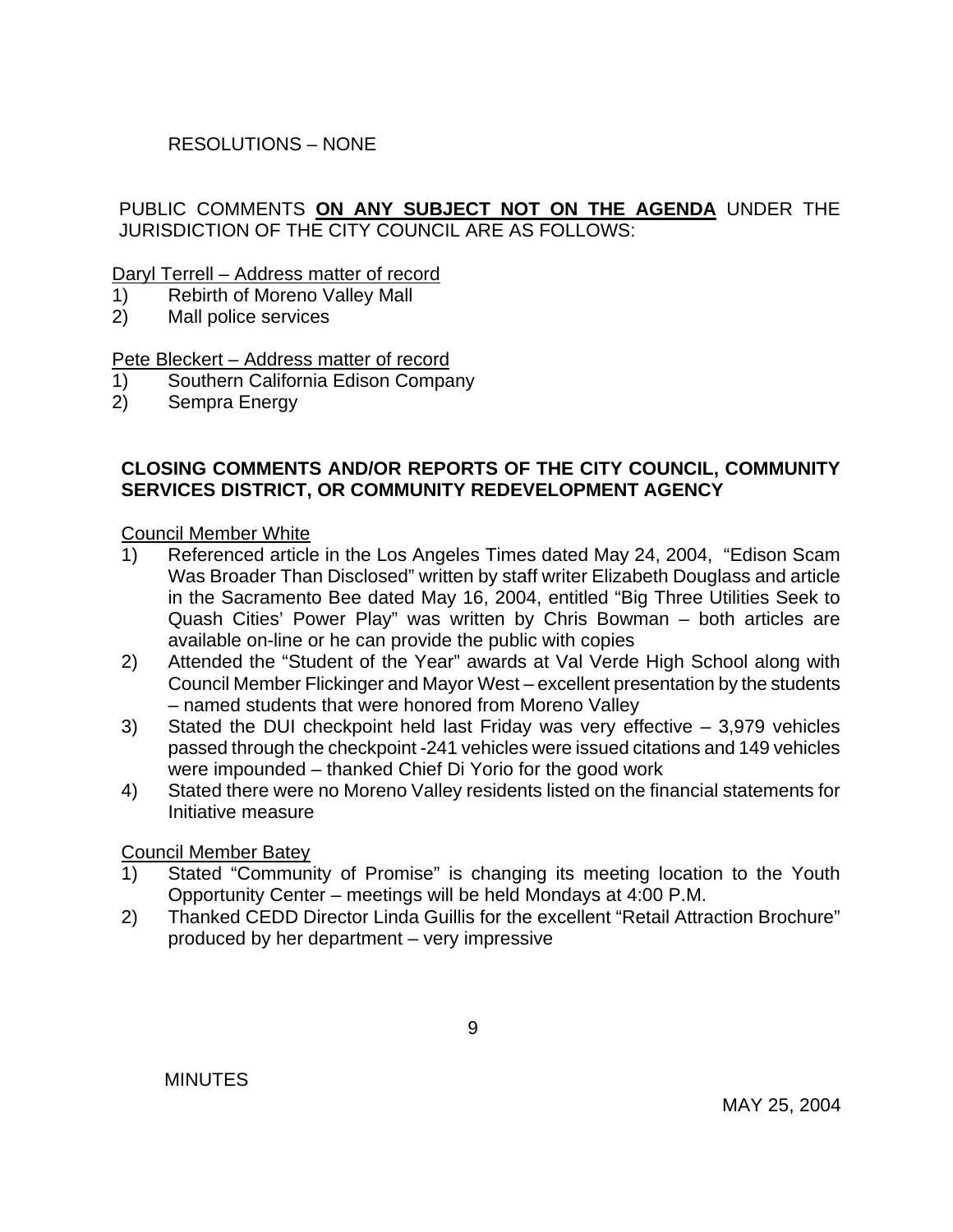Council Member Flickinger

- 1) Stated the new brochure prepared by CEDD is concise, professional, inexpensive but packed with valuable information – retail sales in the City in 2003 were over one billion dollars and the average family household income is \$59,810 – image of City changing rapidly and these facts support that
- 2) Announced BJ's Restaurant and Brewhouse is coming to Moreno Valley and will be located in the Towngate Plaza Shopping Center
- 3) Commented on the public relations campaign put on by Southern California Edison being aired on all the televisions stations – article in The Los Angeles Times states "The Edison Scam being broader than disclosed" and the introductory sentence to that article is "A scheme that helped Southern California Edison hide poor service and win \$28 million in bonuses by rigging customer surveys was carried out by far more employees and stretched higher into the management ranks than the utility has publicly disclosed
- 4) Article in The Sacramento Bee made it very clear that the San Diego Gas & Electric Company's attack on San Marcos' Utility was almost identical to the one SCE was trying to do to Moreno Valley

Mayor West

- 1) Commented on the headline in the County page of today's newspaper "Crime down in Moreno Valley" – stated violent crime down and vehicle theft – great news – Police Department doing a great job
- 2) Lake Perris traffic problems will be addressed by the City Transportation Department - strict enforcement will be enacted
- 3) Attended the Moreno Valley Hispanos Unidos Celebration on Saturday named Moreno Valley women who received awards at the celebration

# **CLOSED SESSION - NONE**

## **ADJOURNMENT**

There being no further business to conduct, the meeting was adjourned at 8:52 p.m. by unanimous informal consent.

Submitted by:

Alice Reed, City Clerk Secretary, Moreno Valley Community Services District Secretary, Community Redevelopment Agency of the City of Moreno Valley

<u>10</u>

**MINUTES** 

\_\_\_\_\_\_\_\_\_\_\_\_\_\_\_\_\_\_\_\_\_\_\_\_\_\_\_\_\_\_\_\_\_\_